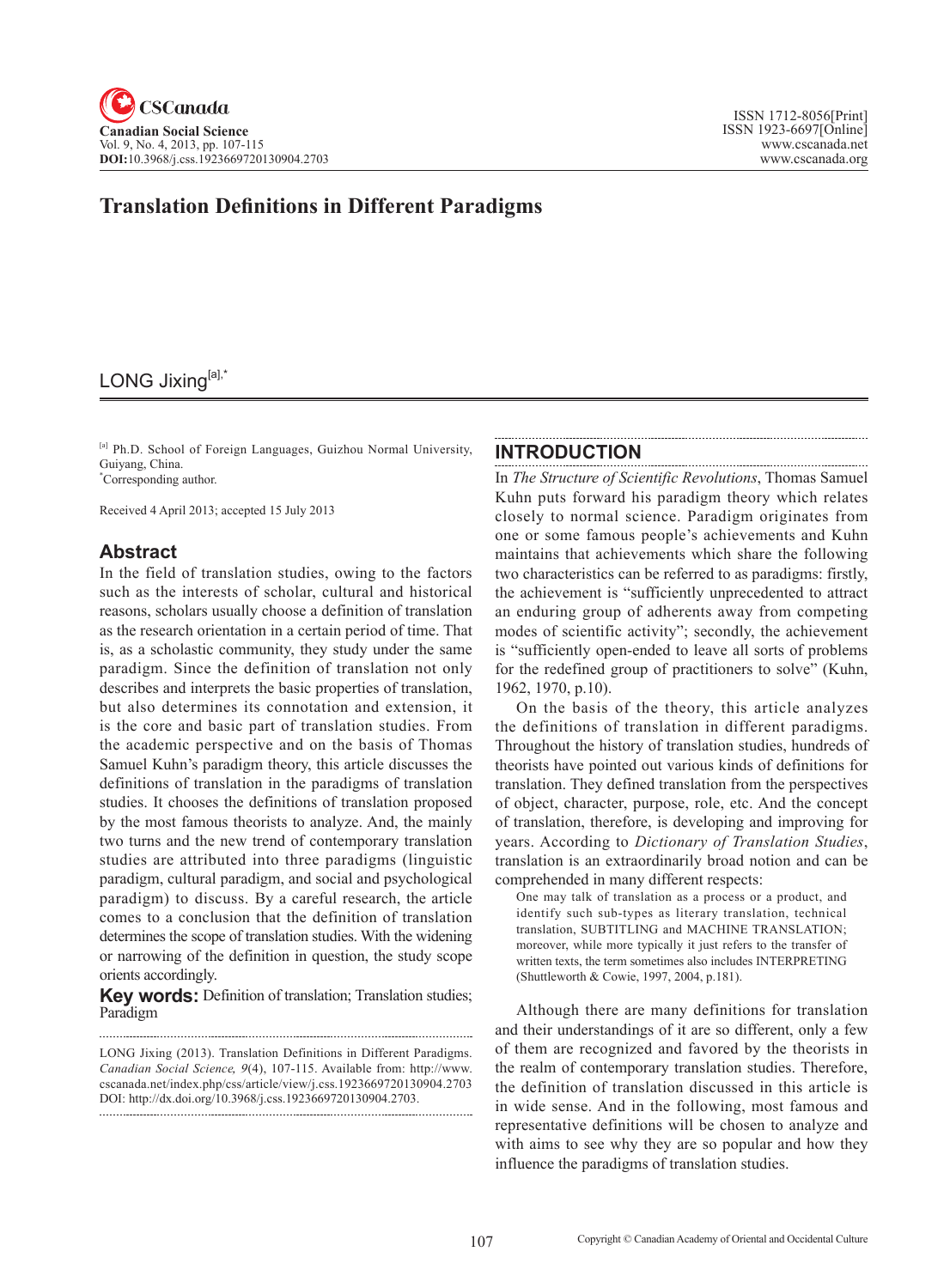# **1. TRANSLATION DEFINITIONS IN LINGUISTIC PARADIGM**

As mentioned above that according to Kuhn's paradigm theory, contemporary translation theories can be attributed into three paradigms. As the first paradigm and to some extent, the first stage, the linguistic paradigm demonstrates the role of translation from the perspective of language. Under the leading of this paradigm, translation is always regarded as the exchange of message between languages. The following part will introduce the representative definitions of translation at that time. They are, of course, based on Roman Jakobson's division of the three types of translation (intralingual, interlingual and intersemotic translation) and define translation from the perspective of structuralism.

#### **1.1 John. Cunnison Catford's Definition**

Catford attempts to describe translation in terms of a specific linguistic theory. In his opinion, the theory of translation is concerned with a relation between languages; therefore it is unseasonable to study translation without considering its relationship with linguistics. And he believes that translation should be guided by linguistics. These ideas are best expressed in his work *A Linguistic Theory of Translation*. In the beginning of the book, he proposes: "Translation is an operation performed on languages: a process of substituting a text in one language for a text in another. Clearly, then, any theory of translation must draw upon a theory of language a general linguistic theory." (Catford, 1965, p.1) Here, the general linguistic theory mainly indicates M.A.K. Halliday's systemic functional linguistics.

From the perspective of functional linguistics, he defines translation as: "the replacement of textual material in one language (SL) by equivalent textual material in another language (TL)" (p.20). There are two key words in this definition: textual material and equivalent. To begin with textual material, it means only one level or some levels of a language and it is used here to stand for a part or some parts of the source text. In normal conditions, it is quite difficult to translate an entire text, so textual material, to some extent, reflects just a part or some parts of the source text for it is equivalent only on the level of lexis and grammar. This raises the question of equivalence. In general, a TT is not a complete translation of its ST, but a replacement of the ST by TL equivalents, then what is the nature and conditions of translation equivalence, and how can we find the TL equivalents? Obviously, equivalence is the central task of the theory. In the same manner, Catford demonstrates equivalence from linguistic angle. First of all, he divides translation into different types in terms of extent, levels and ranks. For extent, there are full translation and partial translation. From the perspective of level, there are total translation and restricted translation. Considering rank, there are

free translation, literal translation and word-for-word translation. Then he makes a further distinction between textual equivalence and formal equivalence.

Textual equivalence is any TL text or portion of text which is observed on a particular occasion, to be the equivalent of a given SL text or portion of text. A formal correspondent, on the other hand, is any TL category (units, class, structure, element of structure, etc.) which can be said to occupy, as nearly as possible, the 'same' place in the 'economy' of the TL as the given SL category occupies in the SL. (p. 27)

On the basis of these, he finally defines textual translation equivalent as "any TL form (text or portion of text) which is observed to be the equivalent of a given SL form (text or portion of text), and that portion of a TL text which is changed when and only when a given portion of the SL text is changed" (pp.27-28).

There are three kinds of limits in Catford's definition of translation.

Firstly, Catford regards translation studies as a sub branch of applied linguistics. In the light of the present view, this point hinders the development of translation as translation studies has been acknowledged to be an independent discipline.

Secondly, he viewes translation as a uni-directional process. "Relations between languages can generally be regarded as two-directional, though not always symmetrical. Translation, as a process, is always unidirectional: it is always performed in a given direction. 'from' a *Source Language* 'into' a *Target Language*." (p.20). As a matter of fact, only regard translation as a uni-directional process is not enough, for it is a quite complicated process.

Thirdly, he emphasizes on equivalence, but only the equivalence on the level of surface structure of language, and pays little attention to the deep semantic relations between languages. This might be related to the development of linguistics at that time.

The last but the weakest one is that "his model never goes beyond the sentence to incorporate the text as a unit of meaning" (Fawcett, 1998, in Baker, 1998, 2000, 2004, p.121).

#### **1.2 Eugene Albert. Nida's Definition**

Nida's views of translation are mainly embodied in *Toward a Science of Translating* and *The Theory and Practice of Translation*, in the former work, he regards translation as a scientific subject and points out that "the transference of a message from one language to another is a valid subject for scientific description" (Nida, 1964, p.3). In the latter one, He proposes the concept of dynamic equivalence and defines translation as "the closest natural equivalent of the source-language message, first in terms of meaning and secondly in terms of style" (p. 12).

In his opinion, translation is an art; the best translations are those which are not usually viewed as translation but the original. And he believes, in order to achieve this, it is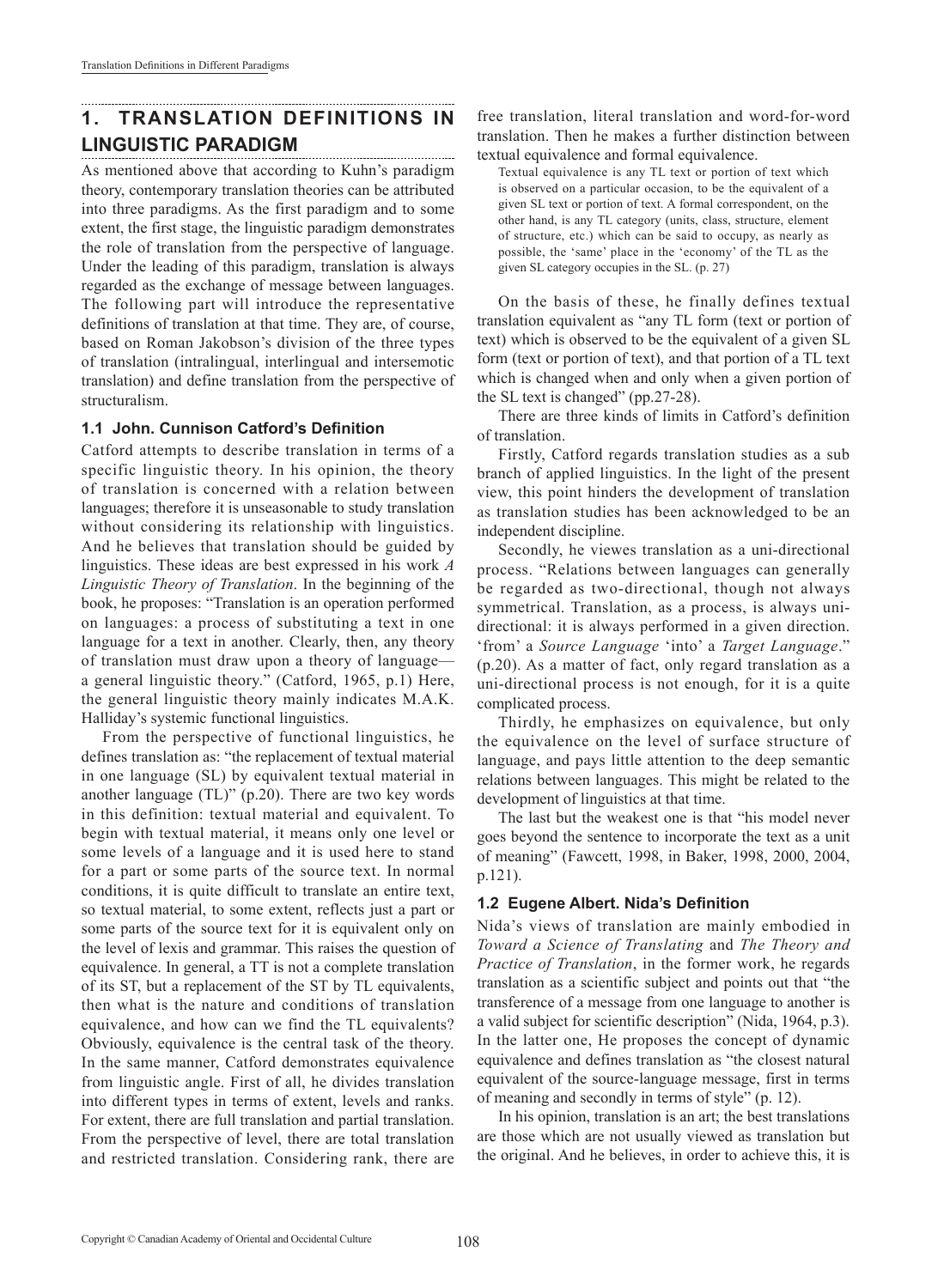quite important to consider of the response of the receptor in translating. He further proposes that the fundamental difference between the traditional translating and the new concept of translating is due to their focuses. The older focus in translation studies is the form of the message, whereas the new focus is the response of the receptor. Here the receptor refers to the average reader. The consideration of the responses of readers is the most important part of his respectable principle——Dynamic Equivalence. In his view, the principle of translation is to make the readers of translated text response the same as the original readers. Moreover, Nida recommends new attitudes with respect to receptor language and proposes new attitudes concerning the source language. He believes that "each language has its own genius, and anything that can be said in one language can be said in another, unless the form is an essential element of the language."(p.4) Regardless of the difference between culture and language, one can translate the works through the process of finding equivalent words and recombining them in a new form. Then on discussing the nature of translating, he defines translating as the "closest natural equivalent of the source-language message, first in terms of meaning and secondly in terms of style" (p.12). This definition contains three signification——the closest, natural and equivalence. From these points, the translators need to find the closest words and recombine them in a proper way opposing to translationese. The proposition of Dynamic Equivalence plays a great role in translation study and it is an improvement for the traditional translation. Unlike the traditional Free Translation, it demands the translation reproducing the meaning of the source text to the largest extent.

In addition, Nida seeks to establish a scientific theory for translations studies and he introduces the linguistic theory transformational generative grammar into his studies. He regards the translations as surface structure, whereas the source texts are underlying kernels. For the sake of dynamic equivalence, translators may render the works into different forms and the styles according to their focuses in different environments. On the basis of his studies, he also conceives translating as a process of communication. Translating is not only a kind of linguistic activity but also a kind of cultural interaction. Jin Di gives a great praise to Nida's this understanding of translation:

The great contribution Eugene Nida made was to shift the focus from the comparison of a pair of texts, the sourcelanguage and the target-language texts, to a comparison of the two communication process involved. As the message in a communication is carried by means of the text (written or oral), the new method of comparison does not disregard the important of the text, but the shift of focus implies the consideration of various linguistic and cultural complications that can affect the receptor's perception of the message carried by the text. (Jin Di, 1997, p.231, my translation)

From the analysis above, it comes to the conclusions: the proposition of dynamic equivalence helps us to view

translation from a new perspective. The consideration of the receptors' responses is a milestone in translation studies as it shifts the previous author-oriented theory to reader-oriented theory. Besides, Nida convinces the ideas anything that can be said in one language can be said in another and the cognitive ability of a particular nation is not restricted by its language structure. This is a beautiful response to the persons who stress meaning cannot be reproduced and view translation as a worthless job. Despite of the contributions, Nida's views on translation also have limitations. His definition of translation is restricted in the field of linguistics and still focuses on equivalence. Although the Dynamic Equivalence has lots of advantages, "the word dynamic is usually misunderstood, and for some people, it only refers to the thing having influences."(Liu Chongde, 2003, p.160). The Dynamic Equivalence is replaced by the Functional Equivalence in later. What's more, according to Wang Dongfeng, Nida's translation theory is not a "general translation theory" but a "religious translation theory"; the principle—"let the readers of translated text get the same response as the original readers should not be viewed as the perfect criterion" for it is not in line with culture (Wang Dongfeng, 2000, p.203). In addition, over focusing on intercommunication and understandability of the translation restrict its applied scope, e.g. it is not fit for literary translation. To put understandability to the first place can lead to the simplifying of words and make the literature works un-literature.

#### **1.3 Peter Newmark's Definition**

When it comes to talking about contemporary western translation theorists of the linguistic group, in addition to Catford and Nida, Newmark is the person that must be mentioned. Newmark emphasizes on text analysis, from the viewpoint of him, the meaning of the text is extremely abundant. Focusing on text is the pillar of his theoretical framework. What is translation? According to him, "often, though not by any means always, it is rendering the meaning of a text into another language in the way that the author intended the text" (Newmark, 1988, 2001, p.5). In his opinion, translating a text should begin with a detailed analysis of a text, such as the intention of the text and of the translator, its readership, attitude, to name just a few. In addition, Newmark also considers translation as "a craft consisting in the attempt to replace a written message and/or statement in one language by the same message and/or statement in another language" (Newmark, 1982, 2001, p.7).

Newmark makes two greatest contributions to translation studies. The first one is his defining and illustrating of semantic translation and communicative translation. According to him, the semantic translation is inclined to the source language emphasis and mainly confined to expressive texts, whereas communicative translation is inclined to the target language emphasis and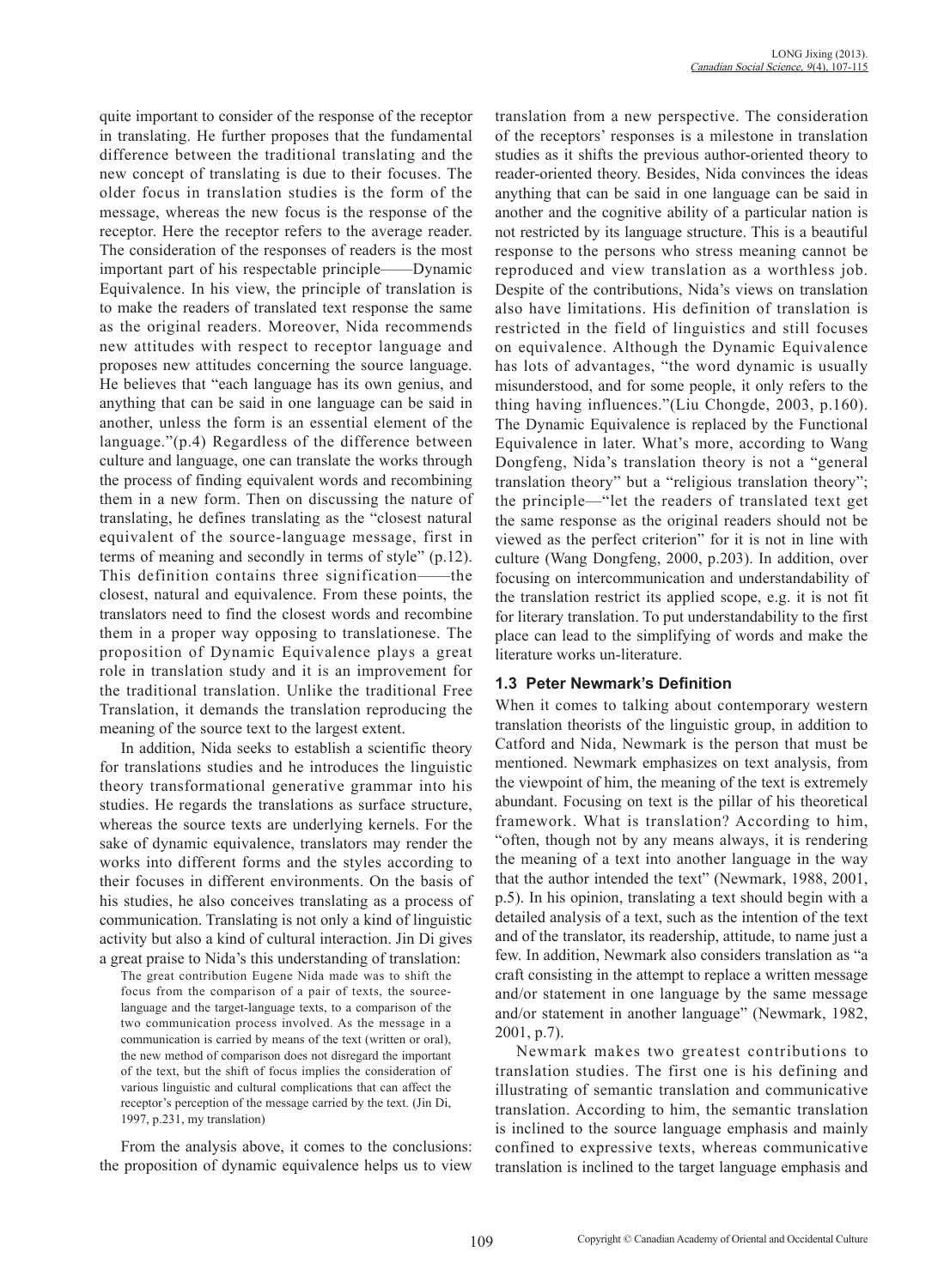mainly confined to informative or vocative texts. And we should not divide the two, but see them as a whole. The second one is his understanding of translation. It, to some extent, can be seen as a kind of philosophic cognition. As far as Newmark is concerned, there are no absolute in translation and everything is conditioned. Therefore, he never goes extremism and always gives his own definition of some notions in a conditioned sense. For example, when discussing what can be regarded as a unit of translation, he suggests that we cannot simply regard the whole text as the unit of translation. Meanwhile, we cannot deny that a whole text can sometimes, to some degree and under certain circumstance, be regarded as a unit of translation. From the perspective of him, the unit of translation is "a sliding scale, responding according to other varying factors and still ultimately a little unsatisfactory" ((Newmark, 1988, 2001, p.67). As responding to the traditional duel between translatability and untranslatability, he makes his position: "everything is translatable up to a point, but there are often enormous difficulties" (p.73). Again, he takes a compromising attitude, not going extremism.

Although Newmark's definition and knowledge of translation have its own progressive significance, from the analysis above, it is obvious for us to see his understanding of translation is still restricted in linguistic level, his focus of translation is still equivalence, and what is worse, his approaches for translation studies are still dichotomies and taxonomies.

# **2. TRANSLATION DEFINITIONS IN CULTURAL PARADIGM**

The definitions of translation listed below have been selected. They are chosen in accordance with two criteria. Firstly, they are proposed by the most famous and representative theorists in the field. Secondly, they themselves have quite strong influence on translation studies.

# **2.1 André Lefevere's Definition**

Belgian scholar Lefevere is recognized as one of the leading theoreticians of his time in the field of literary translation. His work *Translation, Rewriting and the Manipulation of Literary Fame* is a classic of translation studies. In this book, Lefevere views translating as a process of rewriting and points out that rewriting is basically determined by two factors—ideology and poetics. Unlike the traditional translation theorists, Lefevere shifts the focus of translation to the relationships among politics, culture and translation, which present a new perspective for translation study.

In the preface of this book, Lefevere states that "translation is, of course, a rewriting of an original text" (Lefevere, 1992, 2004a, p.xii). In his opinion, the readers of literature can be divided into three groups: professional readers, translators who sometimes belong to professional readers and non-professional readers. The profession readers can read literature works directly, whereas the non-professional readers, who constitute the great majority of readers, basically depend on translation to understand the works. To non-professional readers, magazines, newspapers, journals, articles, films or TV and so on are the main channels to meet literature. That is to say, the literature work they contacts are almost rewritings. Rewriting plays an important part in their daily life. Therefore Lefevere puts forward an idea that "in the past, as in the present, rewriters created images of a writer, a work, a period, a genre, sometimes even a whole literature" and he also points out that "the basic process of rewriting is at work in translation, historiography, anthologization, criticism, editing, etc". (pp.5, 9)

Rewriting is closely connected with ideology and poetics. What is ideology? According to Jameson's definition, "ideology is not limited to the political sphere; rather, it would seem to be that grillwork of form, convention, and belief which orders our actions."(Jameson, cited in Lefevere, 1992, 2004a, p.16) In *Literary Theory: an Introduction*, Terry Eagleton writes that "by 'ideology' I mean, roughly, what the ways in which what we say and believe connects with the power-structure and powerrelations of the society we live in" (Eagleton, 1996, p.13). As to poetics, derived from Aristotle's Poetics,

It refers to the inventory of genres, themes and literary devices that comprise any literary system. In translation studies, the term also refers to the role a literary system plays within the larger social system and /or how it interacts with other (foreign) literary or semiotic sign systems. As a comparative field, the poetics of translation is concerned with the relationship between the poetics of a source text in its own literary system and that of the target text in a different system. (Gentzler, 1998, in Baker, 1998, 2000, 2004, p.167)

In Lefevere's opinion, a poetics is comprised of two parts. One is "an inventory of literary devices, genres, motifs, prototypical characters and situations, and symbols"; the other is "a concept of what the role of literature is, or should be, in the social system as whole." (Lefevere, 1992, 2004a, p.16)

Rewriting is basically determined by ideology and poetics. From Lefevere's point of view, literature is a subsystem of culture. The introduction of system into literary theory can trace back to the description of Russian Formalist theorists. According to them, a society provides the environment of a literary system. In accordance with the logic of the culture in the society, the literary system and the other systems influence and interact each other. Literature is, thus, controlled by two factors. One is inside the literary system and is represented by "the professional" such as critics, teachers, and translators and so on; the other called "patronage" is outside of that system and contains three elements: "an ideological component, an economic component and a status component" (pp.14- 16). Basing on these ideas, Lefevere proposes rewriting is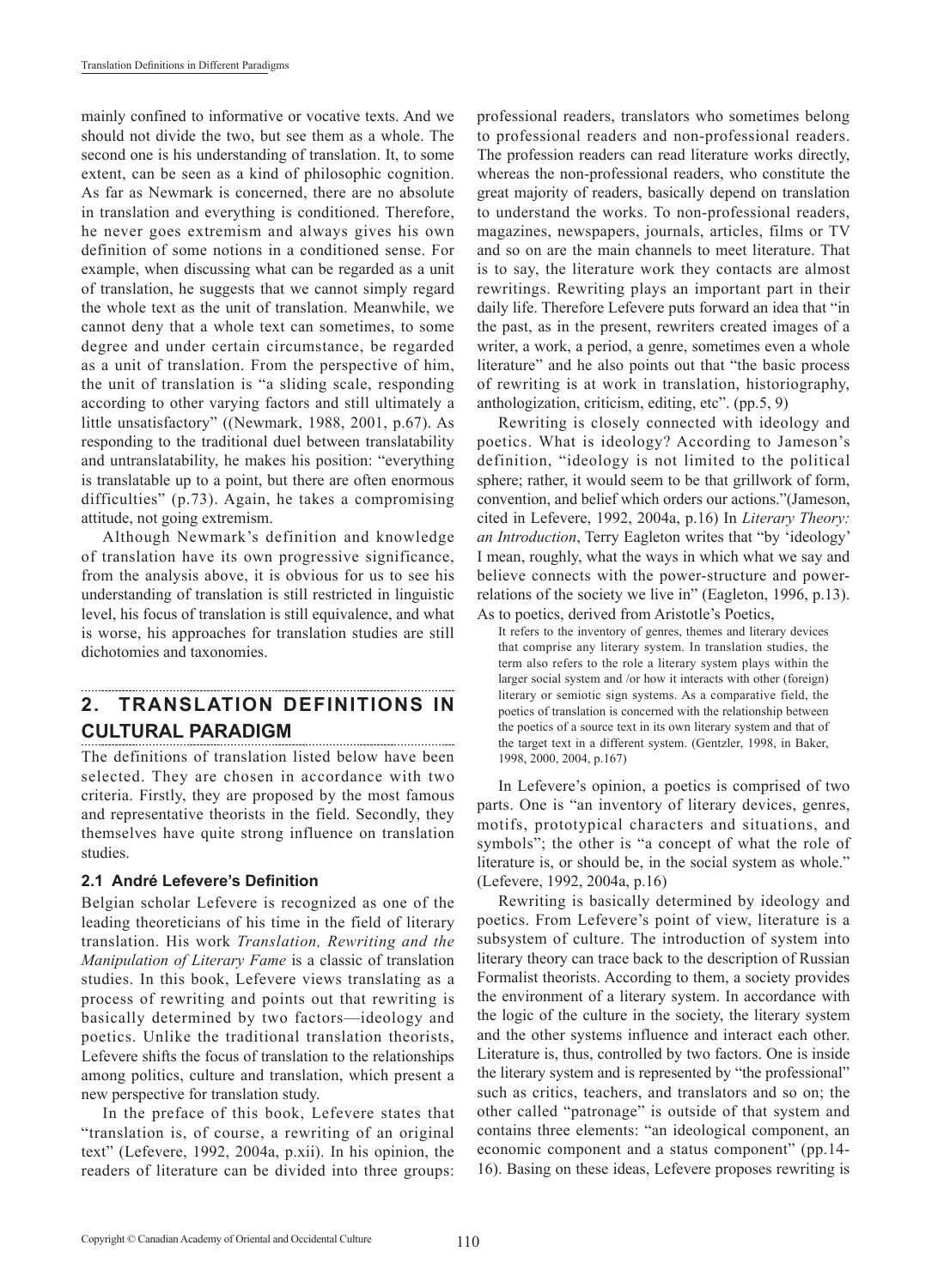constrained by four aspects which are ideology, poetics, universe of discourse and language. Furthermore, he presents ideology and poetics are the two factors which greatly determine the image of a work of literature.

As a social phenomenon, translation is inevitably influenced by the ideology and the poetics dominating in the society. It is indispensible for a translator to rewrite the text according to the requirement of the society. In most cases, the influence by ideology is bigger than by poetics and linguistics, thereby it is hard to find a complete equivalence between the source text and the target text. Besides, the translator's works have to meet the need of the powerful institutions. Under these circumstances, what the translator needs to do is to rewrite.

The introduction of rewriting is a great contribution to translation study. A translation, in essence, is a rewriting. On one hand, literature is composed of words. As is well known, the meanings and forms of words are changing with the development of society. In order to help readers understand the works of literature, translators have to change the forms, or paraphrase them. On the other hand, as a social phenomenon, translation is under the control of the government and some organizations. Translators are compelled to rewrite the text according to the purposes of these powerful institutions and try their best to make the target text fit for the mainstream culture. Translations, on the whole, are rewritings of culture. Rewriting plays a great role in our society. Due to it, cross-cultural communication is successfully made, meanwhile, new concepts, new genres, new devices were born.

Although Lefevere provides a new perspective to analyze translation, certain limitations can be found in his ideas. Lefevere realizes the roles of ideology, poetics, universe of discourse and language to translation, however, only focus on ideology and poetics is a major limitation. In fact, besides these factors there are also lots of factors which control rewriting, such as hightechnology, receptors, culture of source language and so on. In addition, the book mainly talks about the literature rewriting. As a matter of fact, all the translations are rewritings.

Besides the views on translation above, in *Translation/ History/Culture: a Sourcebook*, Lefevere also agrees with Petrus Danielus Huetius's definition of translation and gives it's a quite great appraise:

A translation, says Petrus Danielus Huetius in a text translated in this collection, is a "text written in a well-known language which refers to and represents a text in a language which is not as well known." This, to my mind, is the most productive definition of a translation made within the tradition represented here, simply because it raises many, if not all of the relevant questions at once. (Lefevere, 1992, 2004b, p.1)

That's to say, though Lefevere also views translation as a process of language transference, he emphasizes more on the influence of cultural factors to translation.

## **2.2 Susan Bassnett's Definition**

Bassnett, a scholar and professor in the Centre for Translation and Comparative Cultural Studies at Warwick University, wrote over 20 books and has great influence on the study of translation. She won great reputation for her cultural views on translation and is well known for expanding the field of Translation Studies.

In Bassnett's opinion, translation is not only a kind of pure lingual activity but also a kind of communication intra-culture and inter-culture. In other words, translation is not a mere linguistic transfer but a cross-cultural activity. She proposes that the cultural aspects should be taken into consideration for the study of translation, especially for the equivalence of source text and target text.

Bassnett's views on translation can be reflected in her two books: the *Translation Studies* and *Constructing Cultures: Essays on Literary Translation*. In *Translation Studies*, Bassnett mainly talks about the central issues of translation, the history of translation and specific problems of literary translation. As to equivalence the central issue of linguistic study, she points out that there is no full equivalence exists. Language and culture are two interwoven concepts. While there are no two identical cultures, there are no two languages sufficiently similar either. Owing to the gap between cultures and languages, no exact sameness can be produced in the process of translation. Later on, she studies the process of decoding and encoding and proposes untranslatability is inevitable. For in the process, equivalence is achieved usually on certain levels but not all levels, and something is doomed to be lost whereas something else gained. In *Constructing Cultures: Essays on Literary Translation*, Susan Bassnett agrees with Andre Lefevere and considers translation not as a mere linguistic transfer but a cross-cultural activity. And together with Lefevere, she points out that "there are different types of faithfulness that may be adequate in different situations (Bassnett & Lefevere, 1998, 2000, p.3)". She moves on to state that there are two important elements about the different situations: the context of history and that of culture. This idea then diverts the focus away from the linguistic text itself to its environment, or we say, to its context. In brief, from Bassnett's attitude toward translation, it is obvious that she emphasizes on the factor of culture.

Besides, on the basis of cultural turn, Bassnett also proposes translation turn. In the essays *The Translation Turn in Cultural Studies*, she summarizes development of cultural turn during 1970s and 1980s and mainly analyzes Leuven group's polysystems approach which stresses the correlations between the translated works and the targets culture. Then, she proposes translation turn in culture studies. In her eyes, translation is "a primary method of imposing meaning while concealing the power relations that lie behind the production of that meaning (p.136)".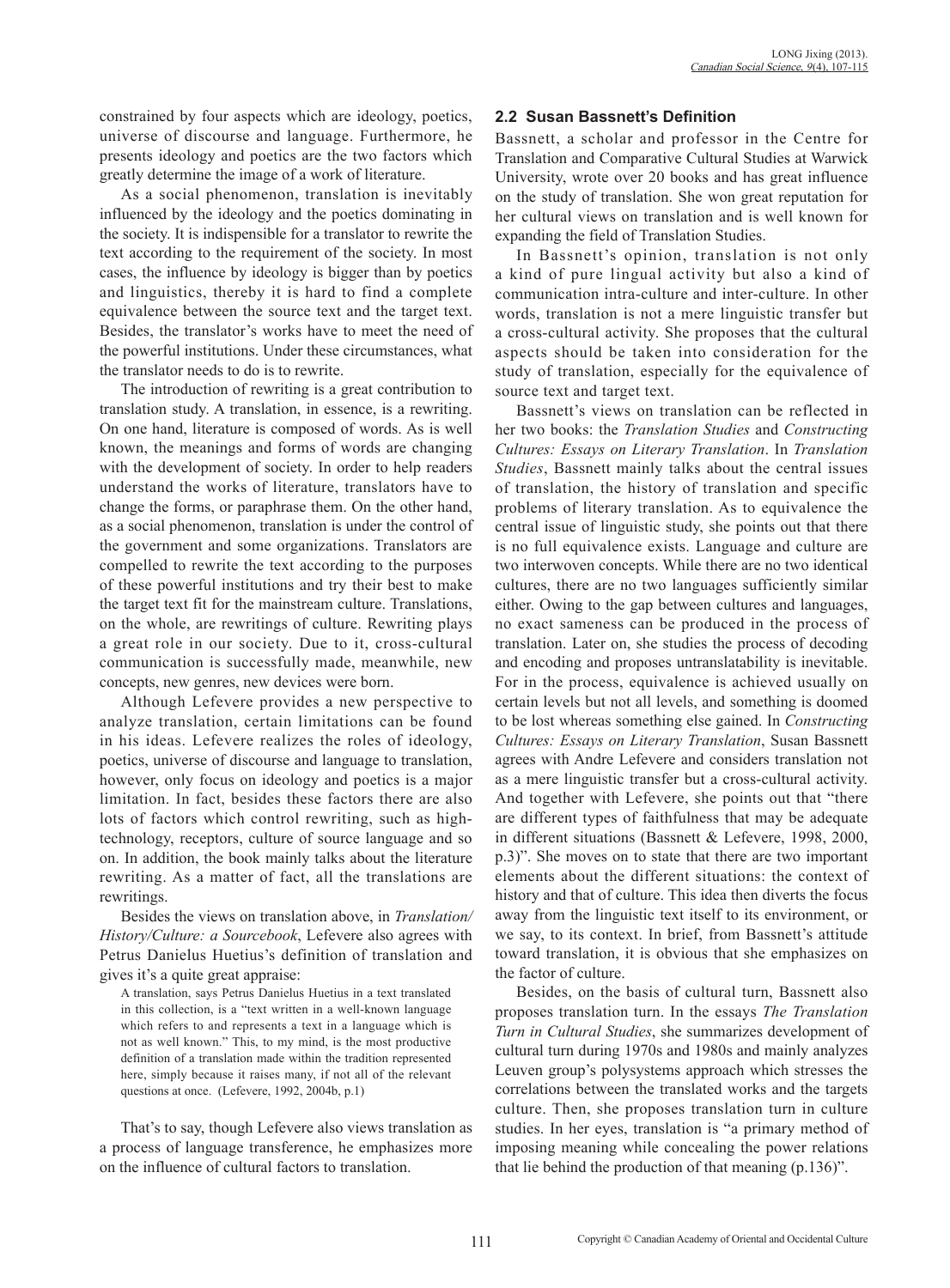## **2.3 Else Vieira's and Edwin Gentzler's Definitions**

Both Vieira and Gentzler and have proposed their definitions of translation by studying translation in fiction writings. Vieira, the Brazilian translation studies theorist, is the first person to realize the fictional turn.

In her essay (In)visibilidades na traduçăo: Troca de olhares teóricos e ficcionais [(In)visibilities in Translation: exchanging Theoretical and Fictional Perspectives], Vieira coins the phrase the "fictional turn" in translation studies to refer to this phenomenon. She writes, "Denominaria esta etapa o fictional turn dos Estudos da Traduçăo" [I call this stage the fictional turn in translation studies] (Vieira, 1995—1996a, p.50, cited in Gentzler, 2008, pp.108-109).

Focusing on the translations in fiction works, and on the basis of the translation theories proposed by Bassnett, Venuti etc., Vieira rethinks the definition of translation. Unlike the traditional view which emphasized fidelity, Vieira regards translation as a creative activity. She further proposes translator is never invisible, on the contrary, always visible through his translation----writing himself into the text.

Gentzler on the other hand takes an unusual route to discussing the situation of translation in Latin American, he focuses on the wealth of fiction writers and argues that "translation in South America is much more than a linguistic operation; rather, it has become of one of the means by which an entire continent has come to define itself" (Gentzler, 2008, p.108). He mainly analyzes three authors' works: Jorge Luis Borges's *The Translator of 1001 Nights*, García Márquez's *One Hundred Years of Solitude* and Mario Vargas Llosa's *The Storyteller.* "For Borges, translation is more than a metaphor for the cultural conditions of the twentieth century; it is the determining aesthetic characteristic of all writing from antiquity to the present." (p.110) Borges dissects the basic concepts of translation in the past such as faithfulness and equivalence. In his opinion, total integrity is impossible for some translations are actually not the translations of the original texts but the translations of the translations. Márquez, in his writing Melquíades story, shows translation is the key for us to understand the people in the world. In the fictitious translation, Llosa "presents a translation model that develops a cultural context within the story to allow fields of association to arise that may allow for understanding or access without assimilation" (p.130). By connecting their ideas with Derrida and Benjamin's views, Gentzler therefore makes a conclusion: translation blending together with fiction and theory offers a new perspective for us to see the world. Different understanding of a work can be all called translation.

#### **2.4 Walter Benjamin's and Jacques Derrida's Definitions**

Benjamin and Derrida are the forerunners of deconstruction. Their ideas on translation are rewarded and respected as the theoretical basis for fictional study in

Latin America. As Benjamin's *the Task of the Translator* and Derrida's *What is a "Relevant" Translation* are recognized as the cornerstones of deconstructive translation study, the two essays will be analyzed in the following section with aims to see their definitions of translation.

Benjamin's essay *the task of translator* is not only a masterpiece for literary translation studies, but also one of the representatives of post-modernism theories. It is in this essay that he demonstrates his main ideas on translation: translation is a part of afterlife; it gives new life to the original. Owing to translation, the foreign texts can survive. Besides, he suggests that it is unnecessary to consider the reactions of the receivers. Just as he says in the essay: "no poem is intended for the reader, no picture for the beholder, no symphony for the listener."(Benjamin, 1999, p.279; Tr. Chen) Besides, he proposes the transparency of translation and appeals for literal translation:

A real translation is transparent; it does not cover the original, does not block its light, but allows the pure language, as though reinforced by its own medium, to shine upon the original all the more fully. This may be achieved, above all, by a literal rendering of the syntax which proves words rather than sentences to be the primary element of the translator. For if the sentence is the wall before the language of the original, literalness is the arcade. (Net.1.)

Bush gives the highest praise to Benjamin and points out "Walter Benjamin is only really concerned with translation that reaches out to the pure language which is potentially present in select body of writing in any language" (Bush in Baker; Baker, 1998, 2000, 2004, p.194). For Benjamin, pure language is hidden within every text, and the task of the translator is to release the potentiality of the original text and to make the seed of the original resurrect and mature. Translation, therefore, gives new life to the original. Besides, he proposes that it is not the task of Benjamin's translator to seek for a likeness of the original because the original undergoes changes.

In the paper *What Is a "Relevant" Translation*, Derrida proposes his definition of translation: "the relation of the letter to the spirit, of the body of literalness to the ideal interiority of sense is also the site of the passage of translation, of this conversion that is called translation" (Derrida, 2001, p.184; Tr. Venuti).

In order to understand this definition well, it is necessary to analyze a famous concept put forward by Derrida----différance. Différance is connected with the French word différer which refers to both to defer and to differ. On the basis of Saussure's description of language, Derrida observes that meaning made by language depends on systematic play of difference. And he does not regard meaning as presence, but difference. Since meaning cannot precede difference, there can be "no pure, totally unified origin of meaning" (Davis, 2001, 2004, p.15). So there can be no fixed source text for a translation, for the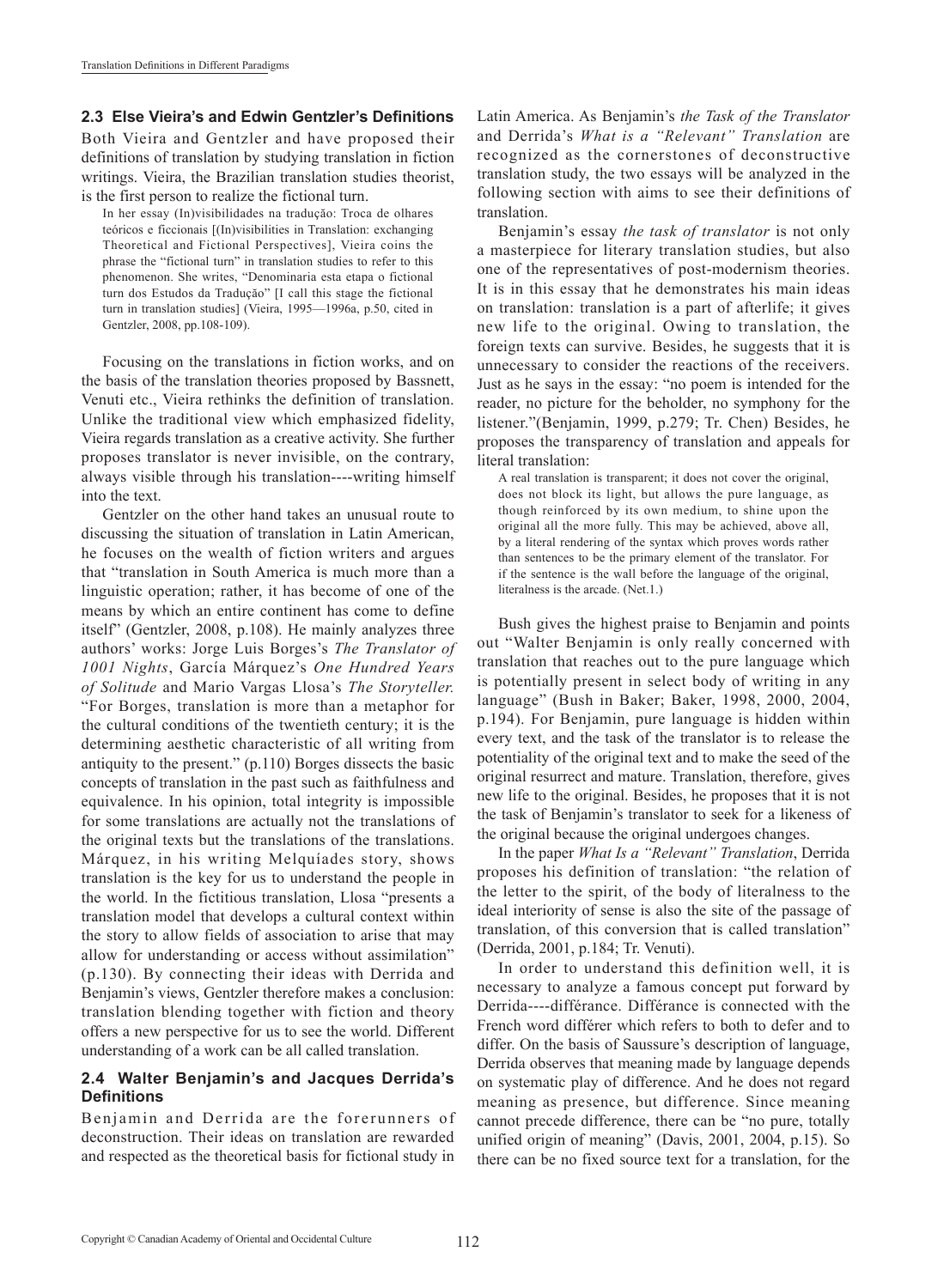source text is endowed with multiple meanings and intertextual crossings. Therefore, translation is not work but actually process.

# **3. TRANSLATION DEFINITIONS IN**  SOCIAL AND PSYCHOLOGICAL **PARADIGM**

Gentzler demonstrates the psychological turn in his new work *Translation and Identity in the Americas* in detail. The turn is closely related to the new insights and ideas of the researches by the translation scholars in the Americas. American here is in a broad sense, besides the United States, it also refers to Canada, Latin America, Brazil, and the Caribbean. In the survey of the different social groups in these areas and its study of the geographic, social, political and cultural aspects of translation, the scholars found translation is not a marginal activity in the society but a quite important activity which plays great roles. Based on their studies and the researches from the scholars in linguistics, philosophy, literary theory, feminism, ethnic studies, and cultural studies in the 1990s and early 2000s, they found that translation plays great role in the formation of identity of a nation.

# **3.1 Sherry Simon's and Emily Apter's Definitions**

Canadian translation theorist Simon, in the book *Translating Montreal: Episodes in the Life of a Divided City*, challenges the deficiencies of earlier definitions of translation and proposes new definition. Unlike the previous theorists who studied translation in the places with one dominant language, she chooses Montreal (a cosmopolitan city with double language background and history of language inequality) as the place to carry out research. Based on the analysis of multicultural life in the city and the hybrid forms of communication there, she puts forward translation has strong social role. Translation plays great role in communication and manipulates cultural exchange. In her view, some translations are "manoeuvres that represent shifts in cultural history or which consciously exploit the limit, raising the temperature of cultural exchange (Simon, 2006, p.16). In other words, translation influences the limits of cultural exchange. Whether communications attenuate or persist culture difference is determined by translation. Complying the developing trend of translation studies in the Americas, she then offers a new definition: "I give translation an expanded definition in this book: writing that is inspired by the encounter with other tongues, including the effects of creative interference". (p.17)

Apter expands the boundaries of translation studies. In *The Translation Zone: A New Comparative Literature*, She uses the term zone to refer to a theoretical mainstay, one that broad enough to include the aftershocks of translation. She further explains that "a broad intellectual topography that is neither the property of a single nation, nor an amorphous condition associated with postnationalism, but rather a zone of critical engagement that connects the 'l' and the 'n' of transLation and TransNation" (Apter, 2006, p.5). The concept of the zone has threefold meaning: a geographical space, social-political zone and psychological repercussions. Translation is connected with not only our culture, society, economy and politics, but also our psychological conditions. It is an indispensible part of our life. On the one hand, translation is influenced by the government, organizations, social groups, institutions etc.; on the other hand, it reforms the organizations, reconstructs our culture. Apter therefore regards translation as "a means of repositioning the subject in the world and in the history", "a means of rendering self-knowledge foreign to itself", "a way of denaturalizing citizens", and "a significant medium for subject re-formation and political change" (p. 6).

## **3.2 Edwin Gentzler's New Definition**

Based on the recent studies in the Americas, especially multiculturalism in the United States, feminism and theater in Canada, Cannibalism in Brazil, the fictional turn in Latin America and border writing in the Caribbean, Gentzler comes to the conclusion: translation is not a marginal activity in the America but one of the central activities there which plays great roles in forming a nation's identity. He suggests including social and psychological aspects to broaden the definition of translation.

To begin with the multiculturalism in the United States, although the United States today seems to be a monolingual society with only one official language--- -English, various kinds of languages exist there. In the process of forming a melting-pot, translation plays a great role. Owing to translation, people of different cultural background can understand each other and come all together to form a new nation.

Turning next to Canada, Genztler pays close attention to its feminism and theater. Translating for theater and feminist translation are quite prosperous and vigorous and have far reaching impact in the society. The translator for theater has a wide range of choices for dialects, archaisms and modernism, sociological variations etc. The translator's very involvement in the selection of language and the booming of translation for theater have two great significances: in the first place, the language of translation becomes the important tool for "empowering regional groups and articulating repressed social and political concerns"; in the second place, translation moves from "the margins of cultural formation to a more central position" (Gentzler, 2008, p.47). As to the proliferation of feminist translation, it provides new perspectives and develops a new paradigm for translation studies. Traditional translation theory is filled with binary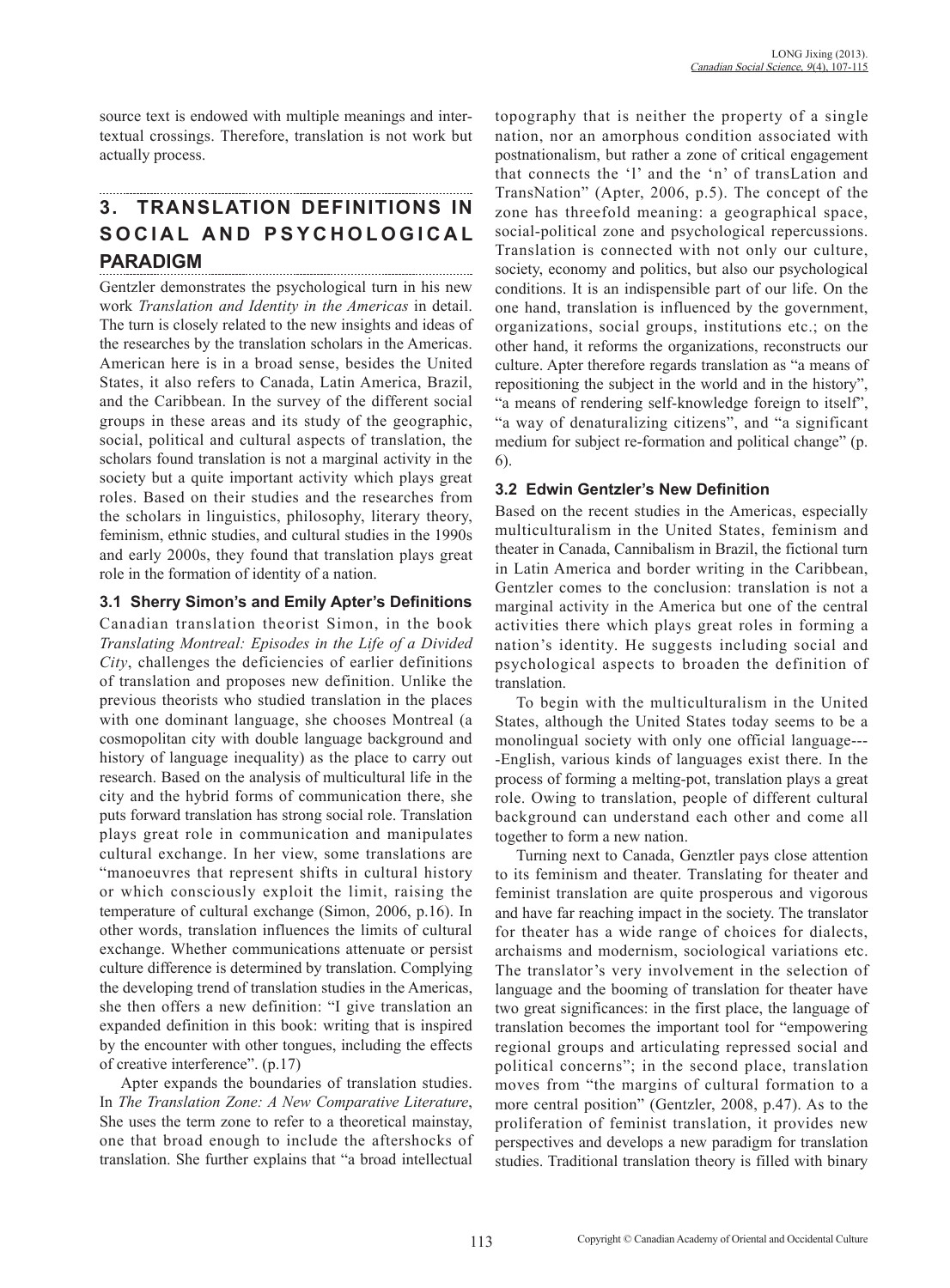dichotomies such as the dichotomies between source text and target text, primary and secondary, fidelity and infidelity, center and peripheral, author and imitator. However, with the improving of cognition, the binary dichotomy is hindering the development of translation studies. Taking fidelity for instance, although it was seen as the cardinal principle of translation for a long time and is still pursued by many scholars nowadays, it is impossible for a translator to translate in a completely faithful way. For translation, completely fidelity is inexistent. "A famous Swedish poet and man of letters of the 19th century once said: 'Beautiful translations are like beautiful women, that is to say, they are not always the most faithful ones'." (Malmqvist, 2006, p.19) The feminist in Canada also makes two significant contributions: firstly, they "reshape the field of associations from which translators conceptualize their options, which in turn has had an impact upon the way theorists conceptualize the role of translation in cultural formation"; secondly, they defines translation in another way. They redefine translation not as "form reproduction or opposition but rather as a form of productive writing in and of itself, meshed or interconnected with 'original' writing, thus making such secondary status or such legal contracts unnecessary." (Gentzler, 2008, pp.51, 54)

In addition, by dealing with the cannibalism in Brazil, he redefines translation as recreation. He presents the views of cannibalism by contemporary translation studies at first. Then, he traces back to the history of Oswald de Andrade's Cannibalist Manifesto in 1928. He points out the Brazilians' concept of cannibalism is quite different from the Europeans' understanding. The cannibalistic theory greatly influences the translation studies in Brazil. By examining the work of De Campos brother, Haroldo and Augusto, Gentzler puts forward translation in Brazil is rewriting and recreation, which leads to "new definition of translation as transcreation and transculturalization" (p.82).

Furthermore, Gentzler takes an unusual route to discussing the situation of translation in Latin American, he focuses on the wealth of fiction writers and arguing that "translation in South America is much more than a linguistic operation; rather, it has become of one of the means by which an entire continent has come to define itself" (p.108). He analyzes three authors' works: Jorge Luis Borges's *The Translator of 1001 Nights*, García Márquez's *One Hundred Years of Solitude* and Mario Vargas Llosa's *The Storyteller.* Borges dissects the basic concepts of translation in the past such as faithfulness and equivalence. In his opinion, totally faithful is impossible for some translations are actually not the translations of the original texts but the translations of the translations. Márquez, in his writing Melquíades story, shows translation is the key for us to understand the people in the world. In the fictitious translation, Llosa "presents a translation model that develops a cultural context within the story to allow fields of association to arise that may allow for understanding or access without assimilation" (p.130). By connecting their ideas with Derrida and Benjamin's views, Gentzler therefore makes a conclusion: translation blending together with fiction and theory offers a new perspective for us to see the world. It is translation that forms our identity.

From the analysis of the border writing in the Caribbean, Gentzler finds the border writing there is a kind of creative writing which resists to the language and cultural oppression of the Europeans. In the process of self-translating, the Caribbean writers usually find ways to manipulate the ideology and poetics of the English so as to introduce creole sound, cultural traits, and previously invisible histories etc. Through their writings and translations, the borders are crossed. The writers make their voice and find their identity by translation. What's more, translation has become a way to develop a national style.

To sum up, translation is not a marginal activity but a primary activity in the Americas. The history of translation is a history of identity formation. Translation plays a great role in developing a nation's culture, constructing its image and forming its self identity.

# **4. SUMMARY**

From analysis above, it is easy to get a clear understanding on the main theorists' definitions of translation in different paradigms. In linguistic paradigm, the core issue of the definition is equivalence. Whether uses replacement or transformation, whether focuses on author or reader or takes text as center, whether emphasizes on reception of target text reader or source text reader, whether proposes functional equivalence or dynamic equivalence, the main propose is the equivalence. In cultural paradigm, translation is usually seen as a rewiring. And the central issue is to study the mutual influence of cultural aspects such as poetics, ideology and patron. Besides, translation is also viewed as reading and understanding. As a fiction usually has multiple plots and can be lead to multiple results, all understanding can be called translation, not merely the version to the original one. And what's more, to some extent, there is even no original one; all texts are translations of translations. In social and psychological paradigm, as psychological aspect is introduced into translation studies. Translation is not only connected with text, but also with a nation's identity.

# **REFERENCES**

Apter, E. (2006). *The translation zone: A new comparative literature*. Princeton & Oxford: Princeton University Press.

Barker, M. (Ed). (1998, 2000, 2004). *Routledge encyclopedia of translation studies*. Shanghai: Shanghai Foreign Language Education Press.